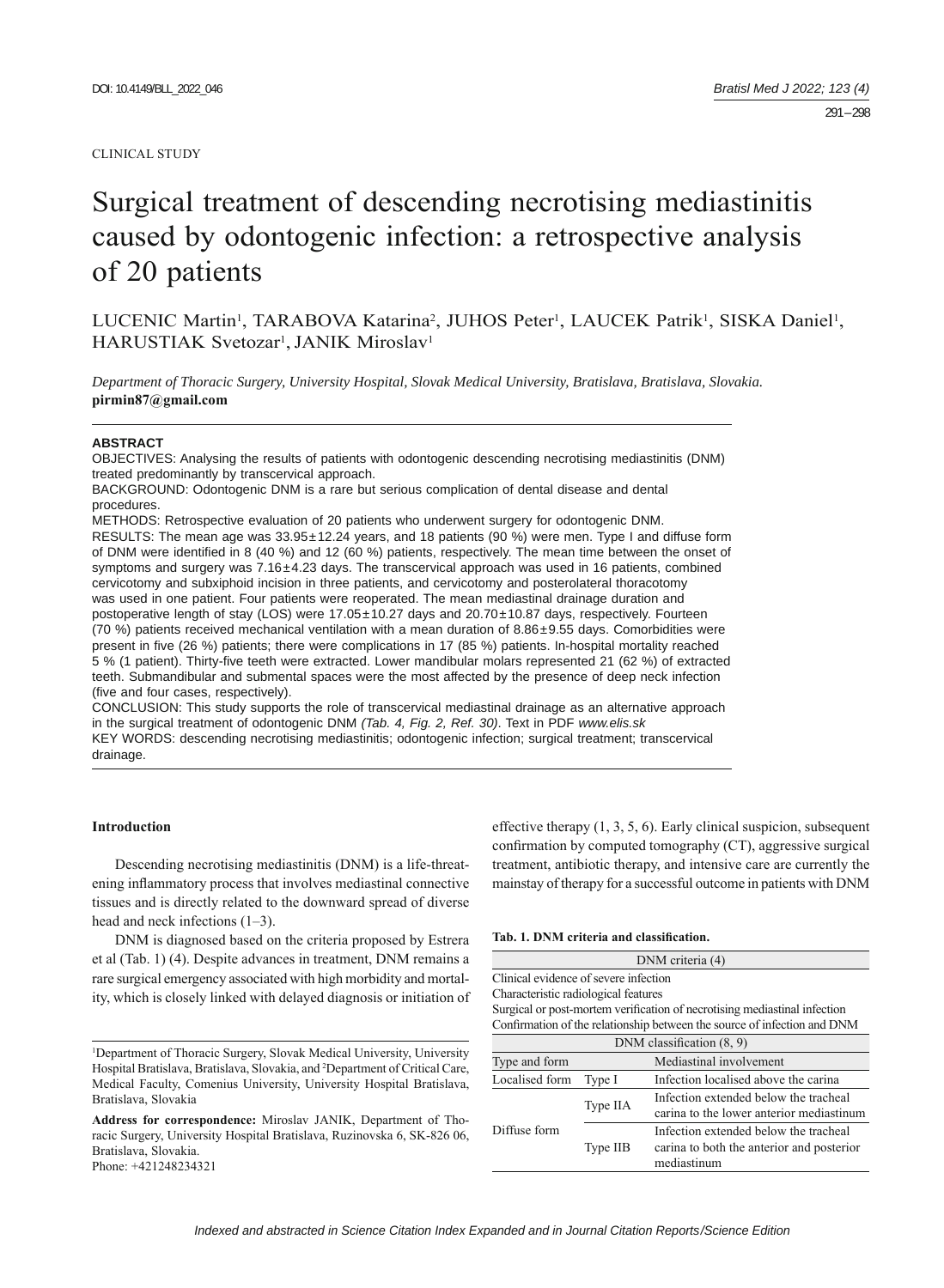291 – 298

(1, 2, 7). Adequate mediastinal debridement with effective drainage and elimination of the primary focus of infection are goals widely accepted by thoracic surgeons (1, 2, 7). However, the most appropriate surgical approach in patients with this condition remains under debate. Endo et al. proposed a CT-based DNM classification to evaluate the distribution of DNM and tailor the surgical approach depending on the extent of the infection (Tab. 1) (8, 9).

Dental disease and invasive dental procedures can lead to local infectious complications (10). Odontogenic infection sporadically originates from the second and third mandibular molars and their supporting structures, but it can occasionally spread to adjacent fascial spaces and lead to deep neck infection (DNI) (10–12). DNM can evolve in 2.4–4.3 % of patients with untreated DNI or failed response to therapy (13, 14).

Most published papers report few patients with odontogenic DNM or patients predominantly representing a prognostically favourable subgroup with type I DNM (15).

This study aimed to analyse the results in patients with strictly odontogenic DNM who were treated predominantly with transcervical mediastinal drainage. The separation of this subgroup from patients with other infectious sources offers more precise data to specialists who treat dental pathologies.

### **Material and methods**

Forty-five patients with DNM treated at our institution from September 2001 to May 2019 were analysed. Twenty patients (18 men, 2 women) fulfilled the criteria of odontogenic DNM and were included in this single-centre retrospective study. The mean age of the patients was  $33.95 \pm 12.24$  (range, 15–62 years). All patients were transferred from other hospitals after DNM was confirmed on a CT scan. The patients underwent surgical exploration within the first 6 h of admission. The preferred approach was unilateral or bilateral longitudinal cervicotomy along the anterior border of the sternocleidomastoid in 16 patients, a combination of cervicotomy and subxiphoid incision in 3 patients, and transcervical approach and posterolateral thoracotomy in 1 patient. Mediastinal drains for continuous irrigation and suction designed by one of the authors (SH) were placed after radical debridement (Figs 1 and 2). Tooth extractions, debridement, and drainage of the infected neck spaces were an integral part of the surgical treatment. All patients were postoperatively admitted to the intensive care unit. Indication for reoperation was based on their clinical course and repeated CT evaluation. Four (25 %) patients with ongoing sepsis were reoperated after the CT scans were diagnostic for undrained collections. A combination of neck and mediastinal reexploration was indicated in two patients, and one patient underwent right-sided anterior mediastinotomy. Drains were placed in all three patients. The fourth patient required two reinterventions for undrained neck collections. A chest tube was inserted in nine patients for pleural effusion and in three patients for empyema. Gastrostomy with feeding jejunostomy was performed in one patient with persistent dysphagia. Patients' personal and clinical data were extracted from their medical records. In this study, the continuous variables are presented as mean  $\pm$  standard deviation, and categorical variables



**Fig. 1. Mediastinal drain for continuous irrigation and suction.**



**Fig. 2. Computed tomography scan of the patient with Endo type IIB descending necrotising mediastinitis after surgery. Tip of the mediastinal drain placed in the prevertebral space (white dotted arrow).**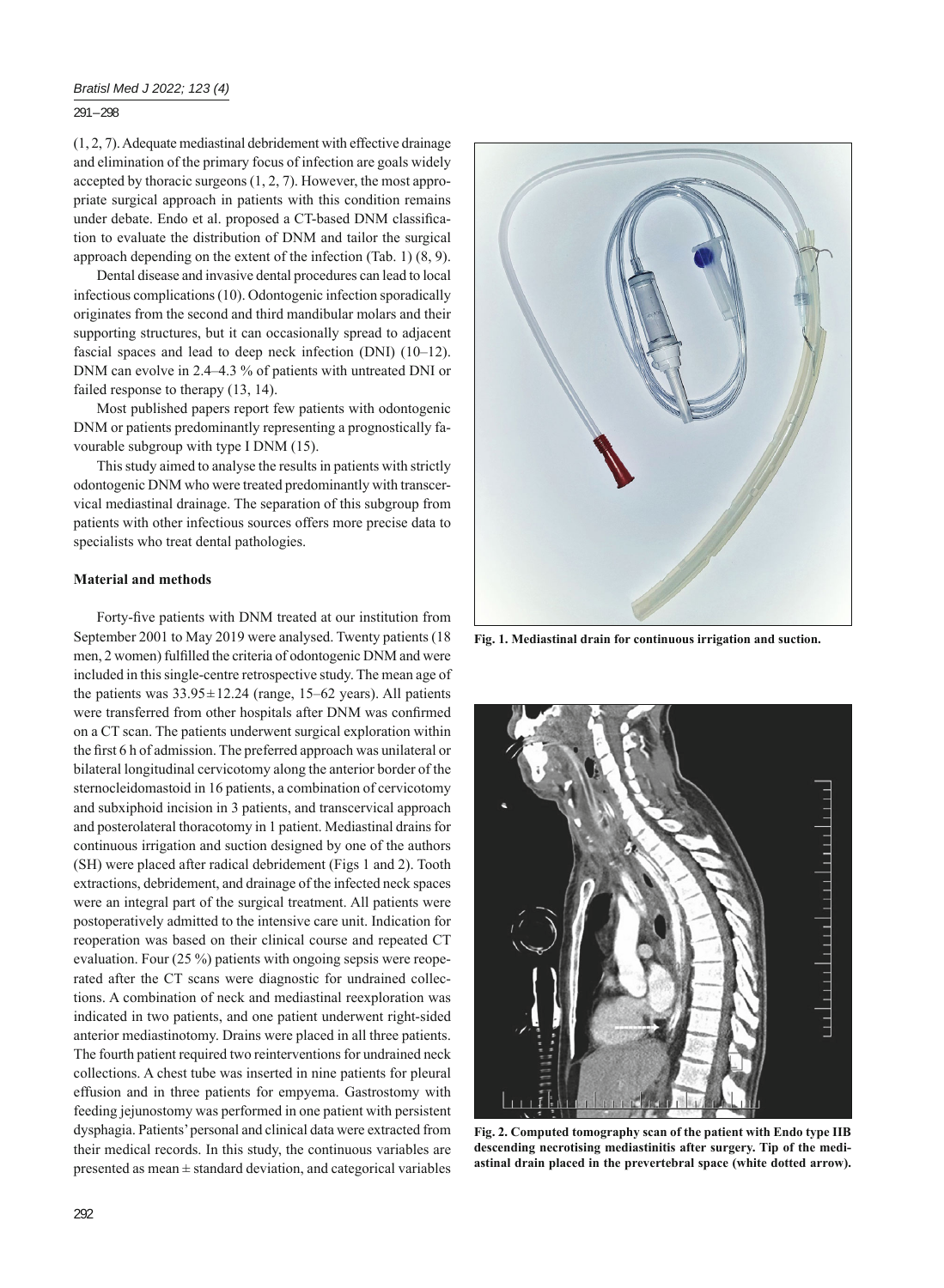are expressed as counts and percentages. Statistical analysis was conducted using SPSS 22.0 for Windows (SPSS Inc. Chicago, Illinois, USA) software.

The study was approved by the institutional ethics committee. Informed consent was not required from study participants.

#### **Results**

Localised odontogenic DNM (Type I) and diffuse form DNM (Type IIA and IIB) were confirmed in  $8(40\%)$  and  $12(60\%)$  patients, respectively (Tab. 2).

Pain, neck swelling, fever, dysphagia, or odynophagia were initially present in 18 (90 %) patients and severe hypotension with impaired consciousness in 2 (10 %) patients with septic shock. The delay between symptoms and surgery ranged from 2 to 20 days (mean: 7.16±4.23) (Tabs 3 and 4).

Four (25 %) patients with ongoing sepsis were reoperated after the CT scans were diagnostic for undrained collections. A combination of neck and mediastinal reexploration was indicated in two patients. and one patient underwent a right-sided anterior mediastinotomy. Drains were placed in all three patients.

#### **Tab. 2. Clinical characteristics of patients.**

| No                                                | 20                        |
|---------------------------------------------------|---------------------------|
| Age, years; Mean $\pm$ SD (Min–Max)               | $33.95 \pm 12.24$ (15-62) |
| Male, No (%)                                      | 18 (90%)                  |
| Endo DNM classification, No (%)                   |                           |
| Endo type I                                       | $8(40\%)$                 |
| Endo type IIA                                     | $6(30\%)$                 |
| Endo type IIB                                     | $6(30\%)$                 |
| Mechanical ventilation                            | 14 (70%)                  |
| Tracheostomy (UAO) before the transfer, No $(\%)$ | $2/20(10\%)$              |
| Tracheostomy (UAO) after DNM surgery, No (%)      | 1/10(5%)                  |
| Tracheostomy (PMV), No (%)                        | 3/20(15%)                 |
| Comorbidities, No (%)                             | $5/19$ $(26.3\%)*$        |
| Pulmonary comorbidity                             | $1(5.26\%)$               |
| Alcoholism                                        | 2(10.53%)                 |
| Severe intellectual disability                    | $1(5.26\%)$               |
| Diabetes mellitus                                 | $1(5.26\%)$               |
| Complications, No $(\%)$                          | $17(85%)$ **              |
| Sepsis                                            | $6(30\%)$                 |
| Sepsis with MODS                                  | $4(20\%)$                 |
| Bronchopneumonia                                  | $8(40\%)$                 |
| Acute purulent bronchitis                         | 1(5%)                     |
| Upper airway obstruction                          | $6(30\%)$                 |
| Pleural effusion                                  | $8(40\%)$                 |
| Empyema                                           | 3(15%)                    |
| Pneumothorax                                      | 1(5%)                     |
| Bradycardia with CPR                              | 1(5%)                     |
| Diabetic ketoacidosis                             | 1(5%)                     |
| Unilateral vocal cord paresis                     | 1(5%)                     |
| Persistent swallowing difficulty                  | 1(5%)                     |
| Horner's syndrome                                 | 1(5%)                     |
| In-hospital mortality rate, No (%)                | 1(5%)                     |

 $*$  – 1 patient died after CPR and surgery with no medical history obtained,  $**$  – More than one complication in 50 % of the patients, DNM – Descending Necrotising Mediastinitis, UAO – Upper Airway Obstruction, PMV – Prolonged Mechanical Ventilation, MODS – Multiorgan Dysfunction Syndrome, CPR – Cardiopulmonary Resuscitation

The fourth patient required two reinterventions for undrained neck collections. The mean length of the mediastinal drainage was  $17.05 \pm 10.27$  (range, 1–38) days and the mean postoperative length of stay (LOS) was  $20.70 \pm 10.87$  (range, 1–46) days (Tabs 3 and 4). Fourteen (70 %) patients were mechanically ventilated, with a mean duration of  $8.86 \pm 9.55$  (range, 1–34) days (Tabs 3 and 4).

Complications were present in 17 (85 %) patients. Sepsis, bronchopneumonia, and pleural effusion were the most frequent complications. We recorded more than one complication in 10 (50 %) patients (Tabs 2 and 3). The in-hospital mortality reached 5 %. One male patient with type IIB DNM was transferred after successful cardiopulmonary resuscitation and died of septic shock on postoperative day 1. Comorbidities were present in 26 % of the patients (5/19, data not available: 1 patient) (Tabs 2 and 3).

Five (25 %) patients experienced upper airway obstruction symptoms before transfer to our institution. Three (15 %) of them were intubated and two (10 %) underwent tracheostomy. One (5 %) patient with upper airway obstruction underwent tracheostomy after surgery, and three tracheostomies were performed in patients on prolonged mechanical ventilation (Tabs 2 and 3).

Of the dental extractions, 7 (35 %) were complicated by DNM, 10 (29 %) teeth were extracted by dentists, and 8 (80 %) were lower molars. An additional nine (45 %) patients with DNI were treated with dental extraction and concomitant neck revision before being transferred to our department. Eleven (31 %) teeth were removed in this subgroup; 10 (91 %) were lower molars. Submandibular and submental spaces were the most commonly affected spaces (five and four patients, respectively). Thirteen teeth were extracted in four  $(25 \%)$  patients as a part of the definitive treatment at our institution; however, lower molars represented only three (23 %) of these extractions. One patient died prior to any dental manipulation. Of the 35 teeth extracted (data not available: one patient), lower molars represented 62 % (21/34) of the extracted teeth and the second and third lower molars represented 29.6 % and 20.6 %, respectively (Tab. 3).

Positive initial microbiological cultures were obtained in 13 patients  $(65 \%)$  (Tab. 3). Polymicrobial growth was confirmed in 54 % of the patients with positive cultures. *Streptococcus constellatus* was the most common isolate. It was present in 23 % (3/13) of positive cultures.

## **Discussion**

The transcervical approach was the preferred approach in the treatment of odontogenic DNM in our patients. This technique allowed proper insertion and placement of the mediastinal drains without any further reintervention in almost 85 % of patients regardless of the Endo type. The mortality rate of 5 % proved to be favourable and the mean LOS  $(20.70 \pm 10.87)$  days) was comparable with the results of the centres that offered VATS procedures in the DNM treatment.

The proper surgical management of DNM remains controversial, and the optimal approach is under investigation. Previous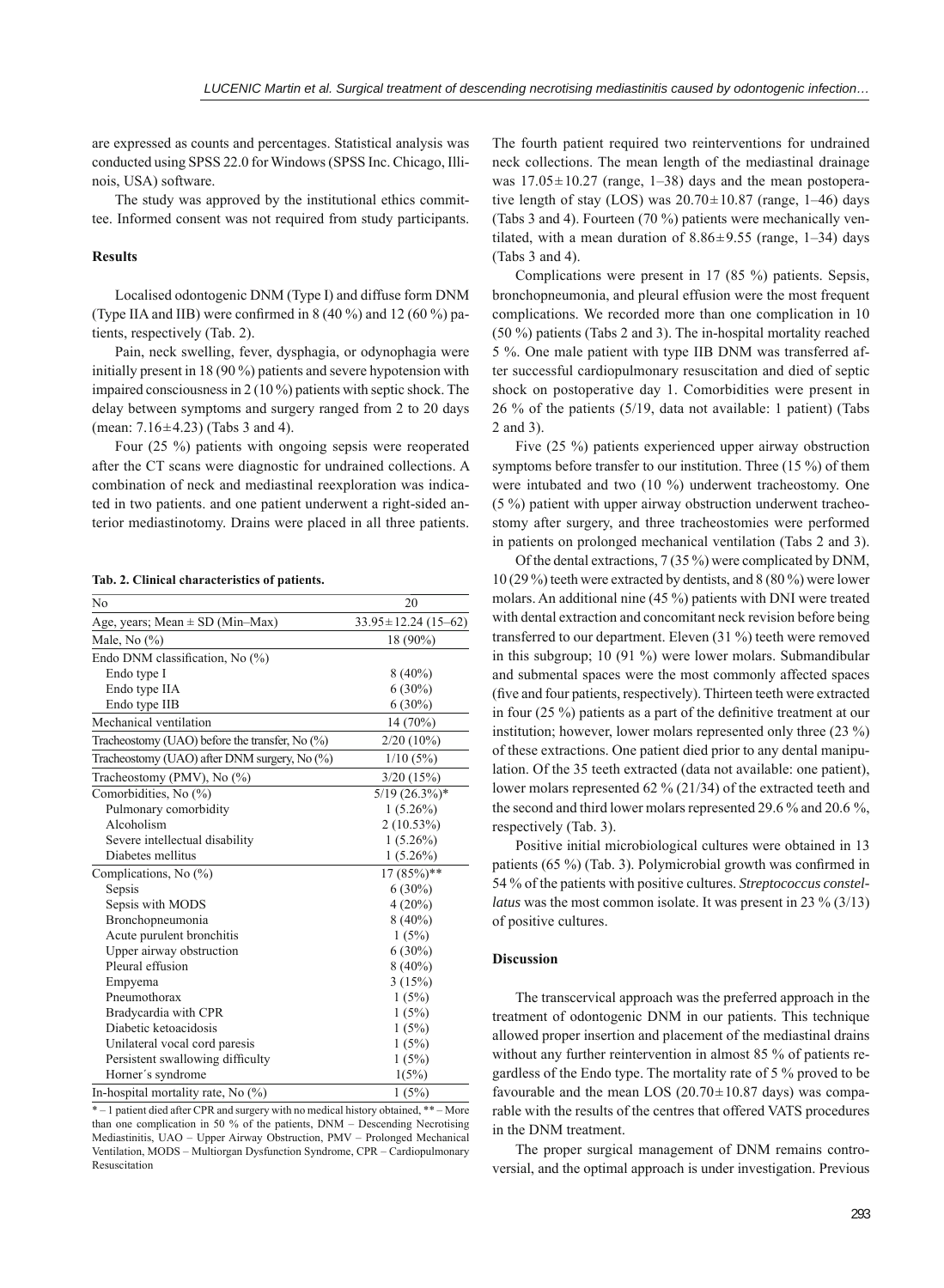|                                                                  | Other procedures                                             | Reoperation<br>Chest tube<br>insertion                           | Gastrostomy,<br>jejunostomy<br>Chest tube<br>insertion<br>Feeding                              |                                               | $\overline{\phantom{a}}$                         | Chest tube<br>insertion                                              |                                      | Chest tube<br>insertion                                                                                                                                                                                                                                                                                                                              | $\overline{1}$           | Chest tube<br>insertion                                                            |
|------------------------------------------------------------------|--------------------------------------------------------------|------------------------------------------------------------------|------------------------------------------------------------------------------------------------|-----------------------------------------------|--------------------------------------------------|----------------------------------------------------------------------|--------------------------------------|------------------------------------------------------------------------------------------------------------------------------------------------------------------------------------------------------------------------------------------------------------------------------------------------------------------------------------------------------|--------------------------|------------------------------------------------------------------------------------|
|                                                                  | Airways                                                      | (upper airway<br>obstruction)<br>Transferred<br>intubated        | (upper airway<br>obstruction)<br>Transferred<br>intubated                                      | Tracheostomy<br>(upper airway<br>obstruction) | $\mathbf{I}$                                     | (upper airway<br>tracheostomy<br>obstruction)<br>Transferred<br>with | Tracheostomy<br>(MV)                 |                                                                                                                                                                                                                                                                                                                                                      | $\overline{\phantom{a}}$ |                                                                                    |
|                                                                  | Isolated bacterias                                           | Negative cultures                                                | Peptostreptococcus<br>Bacteroides<br>fragilis<br>sp,                                           | Str. viridans                                 | Peptostreptococcus<br>Я                          | Negative cultures                                                    | Negative cultures                    | Negative cultures                                                                                                                                                                                                                                                                                                                                    | Staphylococcus sp.       | Peptococcus sp.                                                                    |
|                                                                  | Teeth extracted<br>(FDI-DNS)<br>with DNM<br>surgery          |                                                                  |                                                                                                |                                               | $\mathbf{I}$                                     | $\mathbf{I}$                                                         | J.                                   |                                                                                                                                                                                                                                                                                                                                                      |                          |                                                                                    |
|                                                                  | Neck incisions<br>and drainage<br>before DNM<br>surgery      | sp.<br>Vagina vasorum<br>1.dx.<br>Submental sp.<br>Submandibular |                                                                                                | the jugular fossa<br>Neck incision in         | Submandibular<br>sp.                             | Parapharyngeal<br>Submandibular<br>Submental sp.<br>sp.<br>sp.       | $\overline{1}$                       | Submandibular<br>sp.                                                                                                                                                                                                                                                                                                                                 | Submandibular<br>sp.     | Parapharyngeal<br>sp.<br>Submandibular<br>sp. Submental<br>sp.                     |
|                                                                  | before DNM<br>(FDI-DNS)<br>extracted<br>surgery<br>Teeth     | 46                                                               | 37                                                                                             | 38                                            | 35                                               | 37                                                                   | $\frac{4}{3}$                        | 37,38                                                                                                                                                                                                                                                                                                                                                | 57                       | 36                                                                                 |
|                                                                  | Symptoms                                                     | Neck swelling<br>$\mathbf{D}$ ysphagia<br>Pain                   | consciousness<br>Hypotension<br>An altered<br>state of<br>Fever                                | Neck swelling<br>Dysphagia<br>Pain            | Neck swelling<br>Odynophagia<br>Dyspnoea<br>Pain | n/a                                                                  | Neck swelling<br>Odynophagia<br>Pain | Neck swelling<br>Dysphagia<br>Fever<br>Pain                                                                                                                                                                                                                                                                                                          | Neck swelling            | n/a                                                                                |
|                                                                  | Complications                                                | Pleural effusion                                                 | Pleural effusion<br>Deglutination<br>syndrome<br>problems<br>Horner's<br><b>MODS</b><br>Sepsis | Pneumonia                                     | Pneumonia                                        | Sepsis                                                               | Pneumonia                            | Pleural effusion                                                                                                                                                                                                                                                                                                                                     |                          | Pleural effusion<br>Pneumonia<br><b>MODS</b><br>Sepsis                             |
|                                                                  | $\frac{(\text{days})}{\text{days}}$<br>$\mathop{\rm MW}$     | 3                                                                | $\overline{ }$                                                                                 |                                               | $\mathbf{I}$                                     | $\mathsf I$                                                          | $\overline{ }$                       | $\begin{array}{c} \rule{0.2cm}{0.15cm} \rule{0.2cm}{0.15cm} \rule{0.2cm}{0.15cm} \rule{0.2cm}{0.15cm} \rule{0.2cm}{0.15cm} \rule{0.2cm}{0.15cm} \rule{0.2cm}{0.15cm} \rule{0.2cm}{0.15cm} \rule{0.2cm}{0.15cm} \rule{0.2cm}{0.15cm} \rule{0.2cm}{0.15cm} \rule{0.2cm}{0.15cm} \rule{0.2cm}{0.15cm} \rule{0.2cm}{0.15cm} \rule{0.2cm}{0.15cm} \rule{$ | $\overline{\phantom{a}}$ | 4                                                                                  |
|                                                                  | $\begin{array}{c c} \text{LOS} \\ \text{(days)} \end{array}$ | $23\,$                                                           | 27                                                                                             | $\overline{c}$                                | $\overline{15}$                                  | 39                                                                   | $28$                                 | $\equiv$                                                                                                                                                                                                                                                                                                                                             | ${}^{\circ}$             | 25                                                                                 |
|                                                                  | Surgical<br>approach                                         | $\cup$                                                           | $\circ$                                                                                        | $C + S$                                       | $\circ$                                          | $\circ$                                                              | $C + T$                              | $\cup$                                                                                                                                                                                                                                                                                                                                               | $\cup$                   | $\circlearrowright$                                                                |
|                                                                  | Drain-<br>$\underset{\text{dag}}{\text{age}}$                | $20\,$                                                           | $\overline{0}$                                                                                 | ${}^{\circ}$                                  | $\overline{4}$                                   | 37                                                                   | 13                                   | $\Xi$                                                                                                                                                                                                                                                                                                                                                | $\overline{ }$           | 24                                                                                 |
|                                                                  | Endo<br>Type                                                 | $\ensuremath{\mathop{\mathbb{H}}}\xspace$                        | $\mathbb{H}$                                                                                   | $\mathbb H$                                   |                                                  | $\mathbb{B}$                                                         | $\mathbb H$                          | Η                                                                                                                                                                                                                                                                                                                                                    |                          | $\ensuremath{\mathop{\mathbb{H}}\nolimits}$                                        |
| Tab. 3. Selected clinical data in patients with odontogenic DNM. |                                                              | 4                                                                | $\circ$                                                                                        | 5                                             | $\circ$                                          | $\circ$                                                              | $\overline{4}$                       | $20\,$                                                                                                                                                                                                                                                                                                                                               | $\overline{ }$           | $\ensuremath{\mathop{\boxtimes}\limits^{\mathop{\mathop{\mathrm{max}}\nolimits}}}$ |
|                                                                  | $\frac{\text{Age}}{\text{Year}}$                             | 15/M                                                             | $18/M$                                                                                         | 30/M                                          | 21/F                                             | 21/M                                                                 | 45/M                                 | 39/M                                                                                                                                                                                                                                                                                                                                                 | 21/M                     | 27/M                                                                               |
|                                                                  | Case                                                         | $\overline{\phantom{0}}$                                         | $\sim$                                                                                         | 3                                             | 4                                                | $\sim$                                                               | $\circ$                              | $\overline{a}$                                                                                                                                                                                                                                                                                                                                       | ${}^{\circ}$             | $\circ$                                                                            |

# *Bratisl Med J 2022; 123 (4)*

# $\frac{1}{291 - 298}$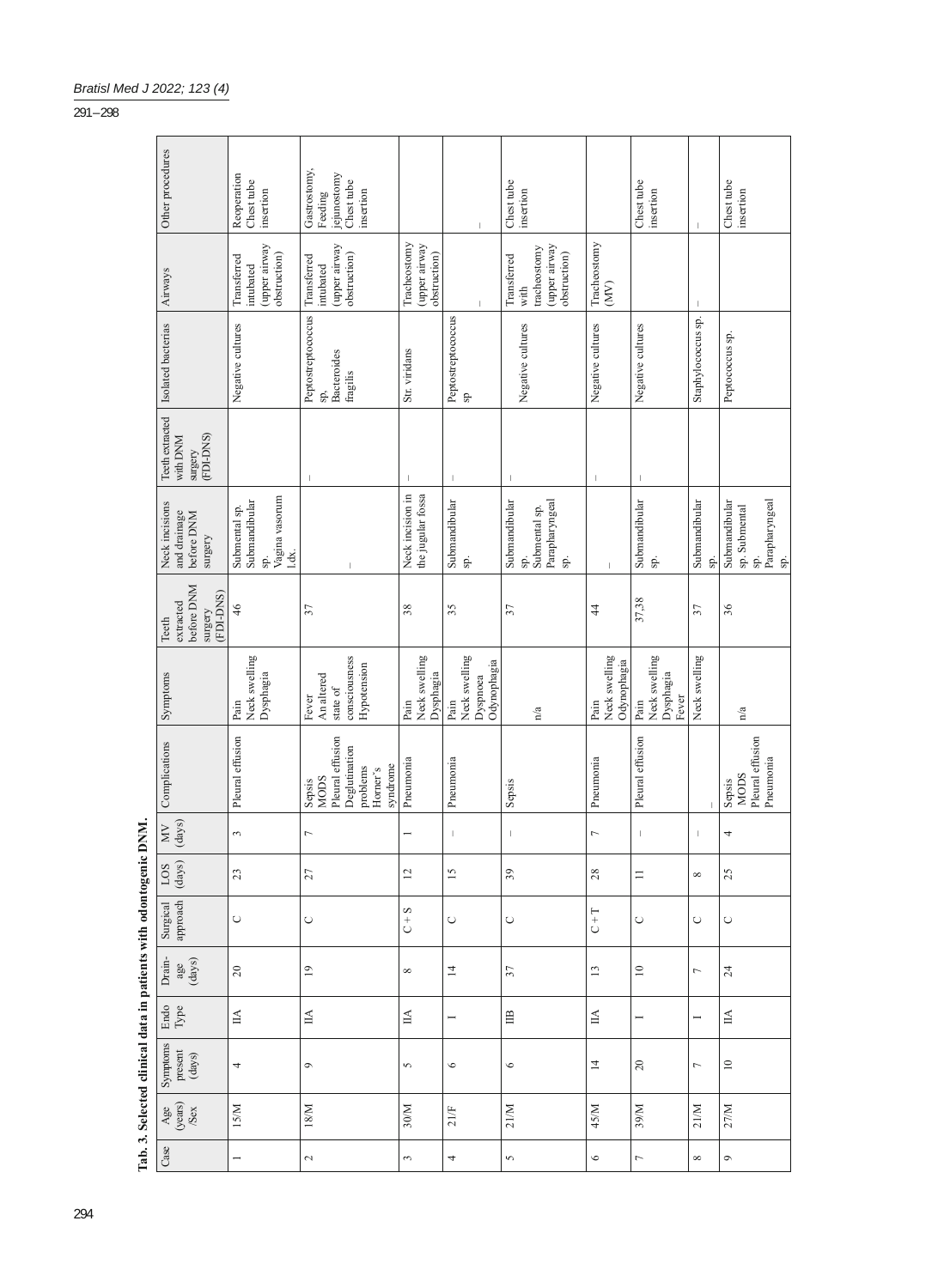| Other procedures                                                            |                                                 | Chest tube<br>insertion        | extraction (48)<br>insertion<br>Residual radix<br>Chest tube                                      | Chest tube                                         |                                                 | Submental abscess<br>Mediastinal drain<br>Chest tube<br>incision | $\mathbf{I}$                                                                                                         | $\mathbf{I}$                                |
|-----------------------------------------------------------------------------|-------------------------------------------------|--------------------------------|---------------------------------------------------------------------------------------------------|----------------------------------------------------|-------------------------------------------------|------------------------------------------------------------------|----------------------------------------------------------------------------------------------------------------------|---------------------------------------------|
| Airways                                                                     | Transferred<br>intubated                        |                                | (upper airway<br>tracheostomy<br>obstruction)<br>Transferred<br>with                              |                                                    | (upper airway<br>obstruction)<br>Intubated      | (upper airway<br>obstruction)<br>Intubated                       | Intubated for<br>insufficiency<br>respiratory                                                                        | $\mathbf{I}$                                |
| Isolated bacterias                                                          | Peptococcus sp.<br>Str. anginosus               | Negative cultures              | <i><b>a-hemolytic</b></i><br>streptococci                                                         | Negative cultures                                  | Enterobacter<br>St. aureus<br>cloacae           | St.hominis<br>Str. constellatus                                  | Str. constellatus<br>St. warneri                                                                                     | Negative cultures                           |
| Teeth extracted<br>(FDI-DNS)<br>with DNM<br>surgery                         | 48                                              |                                | Fractured root<br>fragments<br>retrieval                                                          |                                                    |                                                 | т                                                                | J.                                                                                                                   |                                             |
| Neck incisions<br>and drainage<br>before DNM<br>surgery                     | Retropharyngeal<br>Submental sp.<br>sp.         | $\mathbf{I}$                   |                                                                                                   |                                                    |                                                 | Submandibular<br>sp.                                             | $\mathsf I$                                                                                                          | Submandibular<br>sp.                        |
| before DNM<br>(FDI-DNS)<br>extracted<br>surgery<br>Teeth                    |                                                 | 46,47,48                       | 48                                                                                                | 46,47                                              | 38                                              | 37                                                               | $\,$ $\,$                                                                                                            | 46,47                                       |
| Symptoms                                                                    | Neck swelling<br>Odynophagia<br>Stridor<br>Pain | Neck swelling<br>Fever<br>Pain | Neck swelling<br>consciousness<br>Dysphagia<br>An altered<br>Trismus<br>state of<br>Fever<br>Pain | Neck swelling<br>Odynophagia<br>Dysphagia<br>Fever | Neck swelling<br>Dysphagia<br>Dyspnoea<br>Fever | Neck swelling<br>Dysphagia                                       | consciousness<br>insufficiency<br>respiratory<br>An altered<br>Dyspnoea<br>Asystole<br>Seizures<br>state of<br>Acute | Neck swelling<br>Dysphagia<br>Fever<br>Pain |
| Complications                                                               |                                                 | Empyema<br>Sepsis              | Pneumonia<br>Empyema,<br>Sepsis                                                                   | Pleural effusion<br>bronchitis<br>Purulent         | Sepsis                                          | Unilateral vocal<br>Pneumothorax<br>Pneumonia<br>paresis         | Septic shock<br><b>MODS</b><br>Exitus                                                                                |                                             |
| $M$<br>(days)                                                               | $\overline{1}$                                  |                                | ${}^{\circ}$                                                                                      |                                                    | $\sim$                                          | $\overline{17}$                                                  |                                                                                                                      |                                             |
| LOS<br>$\frac{(\text{days})}{\text{days}}$                                  | $\Box$                                          | 26                             | $\overline{15}$                                                                                   | $20\,$                                             | $\overline{4}$                                  | $\boldsymbol{\mathcal{S}}0$                                      |                                                                                                                      | $\overline{4}$                              |
| Surgical<br>approach                                                        | $\circ$                                         | $\cup$                         | $\cup$                                                                                            | $\cup$                                             | O                                               | $\cup$                                                           | $C + S$                                                                                                              | $\cup$                                      |
| Drain-<br>$\underset{\text{(days)}}{\text{age}}$                            | $\overline{r}$                                  | 23                             | $\overline{15}$                                                                                   | $\overline{17}$                                    | $\infty$                                        | 25                                                               |                                                                                                                      | $\overline{\omega}$                         |
| Endo<br>Type                                                                | $\mathbb{B}$                                    |                                | −                                                                                                 | $\mathbb{A}$                                       |                                                 | $\mathbb{B}$                                                     | $\mathbb{B}$                                                                                                         |                                             |
| $\begin{tabular}{c} Symptons \\ present \\ present \\ (days) \end{tabular}$ | $\circ$                                         | ${}^{\circ}$                   | $\mathbf{\hat{5}}$                                                                                | 1                                                  | $\overline{ }$                                  | $\circ$                                                          | n/a                                                                                                                  | $\circ$                                     |
| $\frac{\text{Age}}{\text{year}}$                                            | 39/F                                            | 35/M                           | 28/M                                                                                              | 32/M                                               | 58/M                                            | 41/M                                                             | 62/M                                                                                                                 | 38/M                                        |
| Case                                                                        | $\supseteq$                                     | $\equiv$                       | $\overline{\omega}$                                                                               | $\mathbf{1}$                                       | $\overline{4}$                                  | $\overline{15}$                                                  | $\geq$                                                                                                               | $\overline{17}$                             |

**Tab. 3.**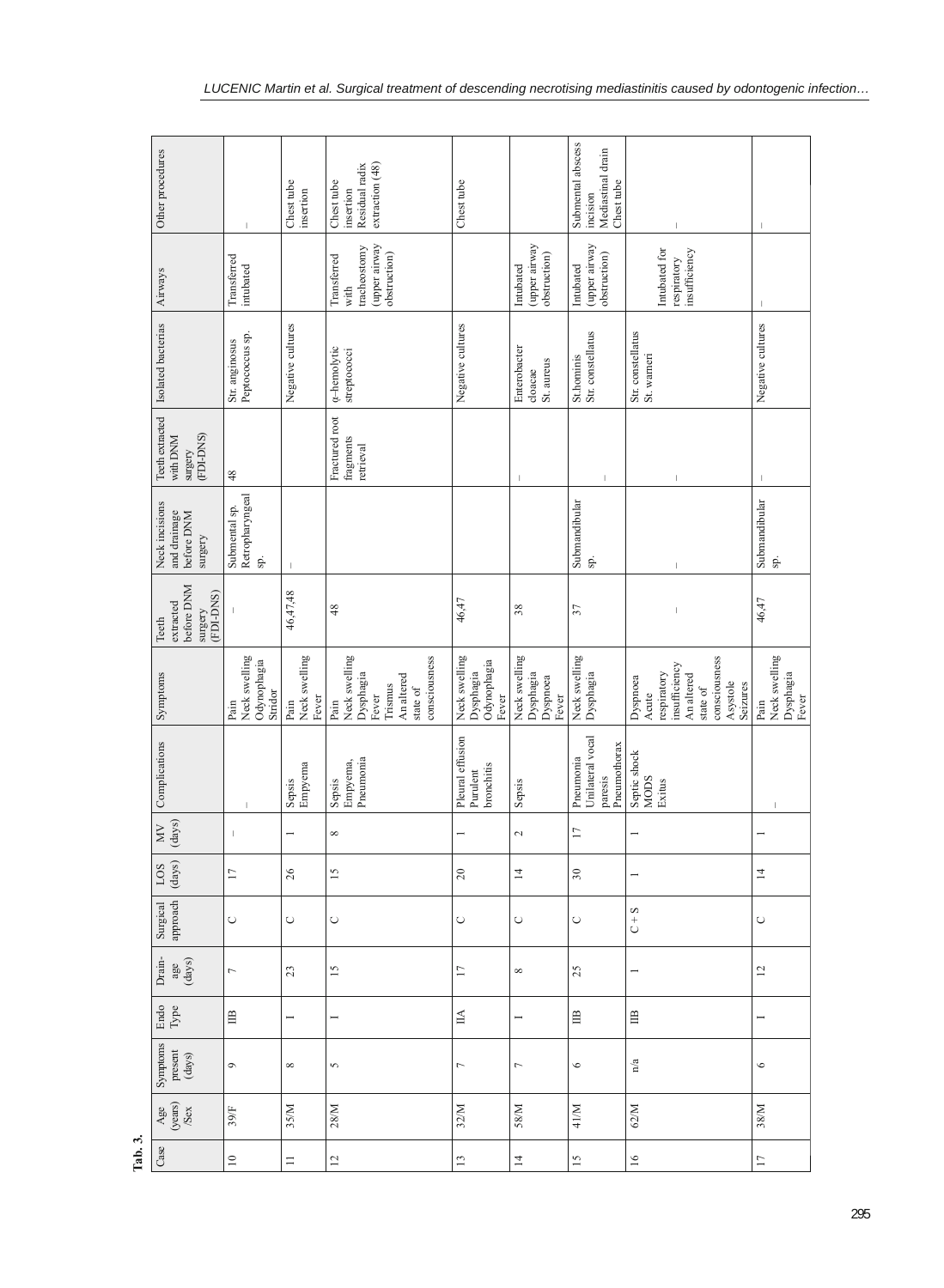# 291 – 298

| Tab. 3.         |                               |                                                                                                                                  |              |                 |                                    |                |                            |                                                                        |                                             |                                                          |                                                         |                                  |                                                                                                                                                                                                                                                                                                                                                                                                    |                                                                        |                                                                                                                     |  |
|-----------------|-------------------------------|----------------------------------------------------------------------------------------------------------------------------------|--------------|-----------------|------------------------------------|----------------|----------------------------|------------------------------------------------------------------------|---------------------------------------------|----------------------------------------------------------|---------------------------------------------------------|----------------------------------|----------------------------------------------------------------------------------------------------------------------------------------------------------------------------------------------------------------------------------------------------------------------------------------------------------------------------------------------------------------------------------------------------|------------------------------------------------------------------------|---------------------------------------------------------------------------------------------------------------------|--|
| Case            | $\frac{Age}{(years)}$<br>/Sex | Symptoms<br>present<br>(days)                                                                                                    | Endo<br>Type | age<br>(days)   | approach (days)<br>Drain- Surgical | LOS            | $\sum_{i=1}^{n}$<br>(days) | Complications                                                          | Symptoms                                    | before DNM<br>(FDI-DNS)<br>extracted<br>surgery<br>Teeth | Neck incisions<br>and drainage<br>before DNM<br>surgery | surgery<br>(FDI-DNS)<br>with DNM | Teeth extracted   Isolated bacterias                                                                                                                                                                                                                                                                                                                                                               | Airways                                                                | Other procedures                                                                                                    |  |
| $\frac{8}{2}$   | 35/M                          | 3                                                                                                                                | $\mathbb{B}$ | 38              | $C + S$                            | $\frac{4}{6}$  | 34                         | Pleural effusion<br>Pneumonia<br>Empyema<br>Sepsis                     | Neck swelling<br>Dysphagia<br>Fever<br>Pain | $\overline{\phantom{a}}$                                 | $\overline{\phantom{a}}$                                | 37,38                            | Str. constellatus                                                                                                                                                                                                                                                                                                                                                                                  | Tracheostomy<br>$\binom{N}{N}$                                         | Pterygomandibular<br>Reoperation (Ant<br>mediastinotomy)<br>Tracheostomy<br>sp. incision<br>Chest tube<br>insertion |  |
| $\overline{0}$  | 38/M                          | 2                                                                                                                                | $\mathbb{B}$ | 26              | Ò                                  | 36             | $\overline{15}$            | Pleural effusion<br>Ketoacidosis<br>Pneumonia<br><b>MODS</b><br>Sepsis | Odynophagia<br>Dysphagia<br>Dyspnoea        | I                                                        | $\overline{\phantom{a}}$                                | 33,34,35<br>28, 32,<br>43        | Slackia exigua<br>Str. anginosus                                                                                                                                                                                                                                                                                                                                                                   | Tracheostomy<br>Transferred<br>intubated<br>$\left( \text{MV} \right)$ | Chest tube<br>PEG                                                                                                   |  |
| $\overline{20}$ | 36/M                          | $\mathbf{\sim}$                                                                                                                  |              | $\overline{15}$ | Ō                                  | $\overline{5}$ | $\frac{8}{2}$              | Pleural effusion<br>Bradycardia<br>with CPR<br>Sepsis                  | Dysphagia<br>Dyspnoea                       | n/a                                                      |                                                         | 31, 32, 41, 42                   | Prevotella buccae,<br>Solobacterium<br>moorei                                                                                                                                                                                                                                                                                                                                                      | I                                                                      | Bilateral chest tube<br>Neck revision for<br>submandibular<br>insertion<br>abscess                                  |  |
|                 |                               | M - Male, F - Female, C - Transcervical approach (cervicotomy), C + T<br>gastrostomy, DNM - descending necrotising mediastinitis |              |                 |                                    |                |                            |                                                                        |                                             |                                                          |                                                         |                                  | -Transcervical approach with posterolateral thoracotomy, C + S - Transcervical approach with a subxiphoid incision, LOS - Length of postoperative stay, MV - Me-<br>chanical ventilation, FDI-DNS – World Dental Pederation- Dental Notation System, A.LI – Acute Lung Injury, MODS – Multiple Organ Dystunction Syndrome, CPR – Cardiopulmonary Resuscitation, n/a – not available, PEG – Percuta |                                                                        |                                                                                                                     |  |

296

studies have described several techniques based on the Endo classification, and the transcervical approach is considered an acceptable procedure for type I DNM  $(1, 2, 5-7, 9, 12, 16-21)$ . Cervicotomy combined with right-sided posterolateral thoracotomy, video-assisted thoracic surgery (VATS), sternotomy, or clamshell approach were recommended for diffuse DNM forms (1, 2, 5–7, 9, 12, 16–21). Transcervical drainage in patients with type II DNM is not recommended because almost 80% of patients initially treated with this technique require a subsequent thoracotomy  $(2)$ . This results in a significant difference in mortality between patients receiving neck and thoracic drainage and neck drainage alone (3). Contrastingly, some authors have proposed a transcervical approach in patients with DNM below the tracheal carina, with the mortality being comparable to that of open surgical techniques (22).

We achieved adequate infection control with the transcervical approach in 70 % of patients with diffuse DNM and 60 % of patients with type IIB DNM. No patient required subsequent thoracotomy because the transcervical approach can be utilised safely and effectively even in patients indicated for reoperation.

The mean postoperative LOS in survivors treated by open surgical techniques varies significantly between different institutions (24–39.3 days) (1, 7, 16, 17, 21, 23). Some studies indicated that VATS could substitute open techniques as it decreases postoperative pain, reduces the surgery time and LOS (20.6–28.8 days), and leads to faster recovery (18, 20, 22). Hsu et al's study found a favourable mean LOS (28.1 days) in patients treated by transcervical mediastinal drainage (22). Therefore, we can assume that the transcervical approach offers a LOS comparable with that of VATS.

Prado-Calleros et al. accentuated timely diagnosis and surgical treatment within the first  $15-72$  h because treatment delay directly influences patients' survival (2). The mean duration between symptom onset and hospital admission in patients with odontogenic DNM is 7.2 days and 4.9–9.5 days in a group of patients, regardless of the DNM origin (1, 15, 23, 24). These numbers are comparable with our results.

The majority of our patients (90 %) were admitted to the hospital with local symptoms affecting the neck and underlying organ soft tissues. DNI advances rapidly along the cervical fascial planes and results in swelling of neck tissues, leading to acute upper airway obstruction (25). Routine tracheostomy has been considered a crucial part of airway control in patients with this complication (1, 24, 25). Utilisation of tracheostomy in patients with DNM ranges from 28.9 % to 85 % (1, 9, 24–26). The small number of patients (15 %) who underwent tracheostomy in our study is a result of our highly selective approach. We assume that the number of patients with critical upper airway obstruction is lower than anticipated, and the need for tracheostomy in patients with DNM should be assessed on an individual basis. This policy requires comprehensive monitoring of the patients and an active approach if upper airway obstruction symptoms become evident.

Odontogenic DNM is associated with worse outcome in some studies. Previous studies report mortality rates from odontogenic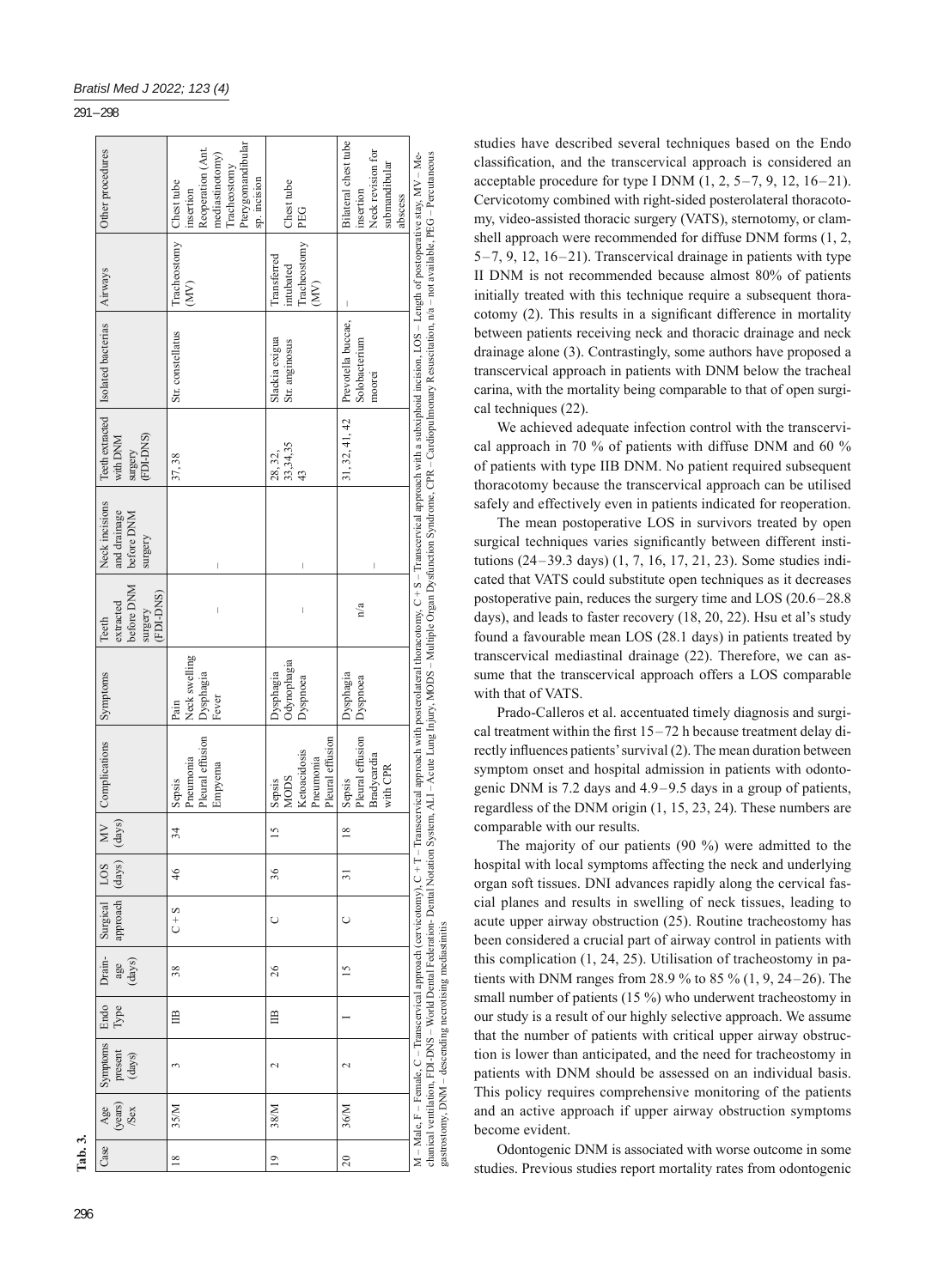DNM to be between 25  $%$  and 43  $%$  (2, 26, 27). The degree of DNM distribution also influences the prognosis (2). Qu et al. reported a mortality of 4.9 % in patients with predominantly odontogenic type I DNM (15). The mortality rate for odontogenic type II DNM has not been mentioned in the literature; however, mortality from type II DNM, irrespective of its origin, can be up to 31.5 % (2). Septic shock, comorbidity, and age >70 years are poor prognostic factors that directly influence the mortality in DNM patients (2, 16). Nearly 18 % of patients with odontogenic DNM die of septic shock with multiorgan dysfunction syndrome (MODS) (26). The mortality rate of 5 % in our group of patients was lower than anticipated. The incidence of lethal septic shock with MODS (5 %) was decreased in our patients with odontogenic DNM compared to the published results.

The presence of associated comorbidities influences up to 60 % of the patients with odontogenic DNM, with diabetes mellitus affecting the course of the disease most frequently (15, 28). Comorbidities were identified only in 26.3 % of our patients. It is possible that the low mean age of our patients resulted in fewer comorbidities and positively influenced the outcome of our study.

Odontogenic infection was considered the most frequent cause of DNM, but the latest review identified pharyngotonsillar foci as the leading source (1, 2, 12). The third lower molar is most frequently associated with odontogenic DNM in 36 –68 % of cases, followed by other mandibular molars and premolars (15, 29). The second lower molar was identified as the most frequent origin of odontogenic infection in our group of patients, followed by the third lower molar. The presence of odontogenic infection influences the outcome in 8 % of dental procedures. Simple tooth removal is responsible for 60 % of odontogenic infections complicating invasive procedures; however, with only 2.5 % of reported cases, it is a rare origin of DNM (10, 15, 30). Odontogenic DNM complicating simple tooth removal occurred 35 % more frequently in our group of patients.

This study supports the dominant role of the odontogenic infection in the development of DNM in our group of patients. The exact dental pathology leading to odontogenic DNM was not specified in their medical files; however, poor oral health with multiple dental caries and periodontal disease was present in all patients.

The results of this retrospective analysis should be accepted cautiously. The rarity of odontogenic DNM did not allow us to collect a representative group of patients and also prevented us from designing a prospective randomised control trial with a control group treated with other surgical approaches.

# **Conclusion**

Odontogenic infection remains a prevalent cause of DNM. The extent of the disease usually influences the type of surgical approach used for treatment. Many centres recommend transcervical mediastinal drainage as the approach of choice only in patients with localised odontogenic DNM. Contrary to prevailing opinion, this technique could be offered as a safe and effective

alternative approach in patients with diffuse odontogenic DNM, with results comparable with other surgical techniques. The exact role of transcervical mediastinal drainage in the treatment of diffuse DNM should be re-evaluated in well-designed prospective studies in centres with extensive previous experience with the transcervical approach for the treatment of other mediastinal pathologies.

#### **References**

**1. Ridder GJ, Maier W, Kinzer S et al.** Descending necrotizing mediastinitis. Ann Surg 2010; 251: 528–534.

**2. Prado-Calleros HM, Jiménez-Fuentes E, Jiménez-Escobar I.** Descending necrotizing mediastinitis: Systematic review on its treatment in the last 6 years, 75 years after its description. Head Neck 2016; 38 (S1): E2275–E2283.

**3. Corsten MJ, Shamji FM, Odell PF et al.** Optimal treatment of descending necrotizing mediastinitis. Thorax 1997; 52: 702–708.

**4. Estrera AS, Landay MJ, Grisham JM et al.** Descending necrotizing mediastinitis. Surg Gynecol Obstet 1983; 157: 545–552.

**5. Marty-Ané CH, Berthet JP, Alric P et al.** Management of descending necrotizing mediastinitis: an aggressive treatment for an aggressive disease. Ann Thorac Surg 1999; 68: 212–217.

**6. De Freitas RP, Fahy CP, Brooker DS et al.** Descending necrotizing mediastinitis: A safe treatment algorithm. Eur Arch Oto-Rhino-Laryngology 2007; 264: 181–187.

**7. Kiernan PD, Hernandez A, Byrne WD et al.** Descending cervical mediastinitis. Ann Thorac Surg 1998; 65: 1483–1488.

**8. Endo S, Murayama F, Hasegawa T et al.** Guideline of surgical management based on diffusion of descending necrotizing mediastinitis. Jpn J Thorac Cardiovasc Surg 1999; 47: 14–19.

**9. Kocher GJ, Hoksch B, Caversaccio M et al.** Diffuse descending necrotizing mediastinitis: surgical therapy and outcome in a single-centre series. Eur J Cardio-Thoracic Surg 2012; 42: e66–e72. https: //doi.org/10.1093/ ejcts/ezs385.

**10. Seppänen L, Lauhio A, Lindqvist C et al.** Analysis of systemic and local odontogenic infection complications requiring hospital care. J Infect 2008; 57: 116–122.

**11. Ogle OE.** Odontogenic infections. Dent Clin North Am 2017; 61: 235–252.

**12. Wheatley MJ, Stirling MC, Kirsh MM et al.** Descending necrotizing mediastinitis: transcervical drainage is not enough. Ann Thorac Surg 1990; 49: 780–784.

**13. Velhonoja J, Lääveri M, Soukka T et al.** Deep neck space infections: an upward trend and changing characteristics. Eur Arch Oto-Rhino-Laryngology 2020; 277: 863–872.

**14. Celakovsky P, Kalfert D, Tucek L et al.** Deep neck infections: risk factors for mediastinal extension. Eur Arch Otorhinolaryngol 2014; 271: 1679–1683.

**15. Qu L, Liang X, Jiang B et al.** Risk factors affecting the prognosis of descending necrotizing mediastinitis from odontogenic infection. J Oral Maxillofac Surg 2018; 76: 1207–1215.

**16. Deu-Martín M, Saez-Barba M, Sanz IL et al.** Mortality risk factors in descending necrotising mediastinitis. Arch Bronconeumol 2010; 46: 182–187.